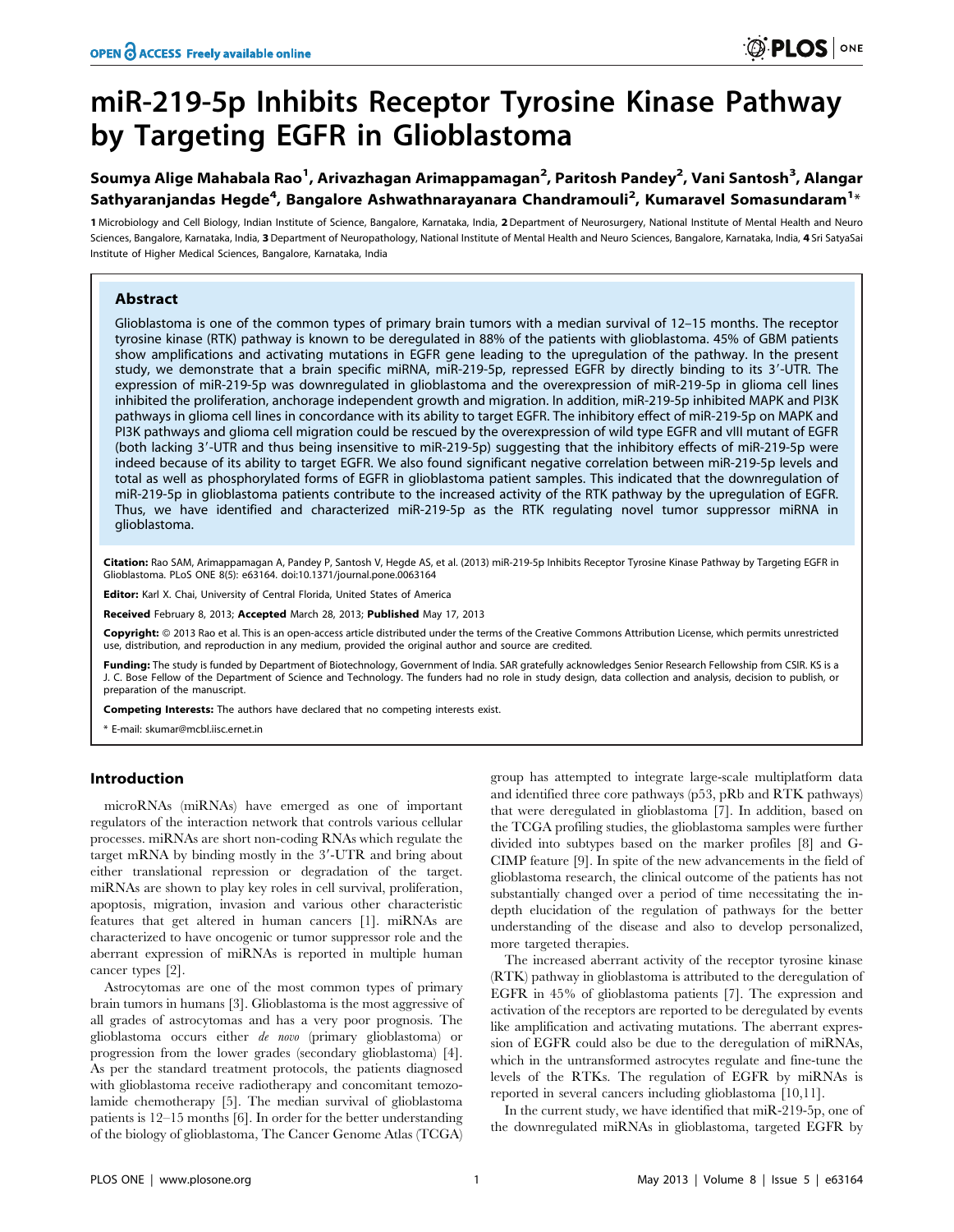binding to its 3'-UTR. We demonstrated that miR-219-5p acts as tumor suppressor by inhibiting proliferation, anchorage independent growth and migration of glioma cells. The overexpression of miR-219-5p also inhibited the activity of PI3K and MAPK pathways. The overexpression of wild type and vIII mutant forms of EGFR lacking the 3'-UTR rescued cells from the inhibitory effect of miR-219-5p on MAPK and PI3K pathways and also on glioma cell migration. In addition, we showed that glioblastoma patients with lower levels of miR-219-5p had increased EGFR protein levels as compared to those having higher levels of miR-219-5p. Our study demonstrated that miR-219-5p targeted EGFR in glioma cells and the downregulation of miR-219-5p in the glioblastoma patient samples could be attributed to the increased levels of EGFR, thus increasing the activity of the RTK pathway and promoting tumor growth.

#### Materials and Methods

#### Cell lines and tumor samples

The cell lines U138, U343, U251, U87, 293T and SW480 cells were kind gift from Dr. Abhijit Guha [12] and were grown in Dulbecco's modified Eagle medium (DMEM) supplemented with 10% FBS. U87 parental, U87 - wtEGFR stable cells and U87-  $\Delta E$ GFR stable cells were kind gift from Dr. Frank Furnari, Ludwig Institute for Cancer Research, UCSD and were generated as described before [13]. The anaplastic astrocytoma and glioblastoma tumor samples were collected from patients who were operated at National Institute of Mental Health and Neurosciences (NIMHANS) and Sri Sathya Sai Institute of Higher Medical Sciences (SSSIHMS), Bangalore, India. As normal control brain sample, a portion of the non-dominant anterior temporal cortex resected during surgery for intractable epilepsy was used. The freshly received tissues from the neurosurgical operating rooms were bisected and one half was placed in RNA later (Ambion Inc., USA), stored at  $-70^{\circ}$ C and used for RNA isolation. The other half was fixed in 10% buffered neutral formalin, processed for paraffin sections and was used for histopathology and immunohistochemistry (IHC) as described before [14]. The study has been scrutinized and approved by the ethics committee of the two clinical centers, NIMHANS and SSSIHMS, and written patient consent was obtained before initiation of the study as per the Institute Ethical Committee guidelines and approval. A total of 63 samples of malignant astrocytoma and 10 control brain tissues were used in the study. For microarray hybridization, a set of 46 samples comprising 13 anaplastic astrocytoma, 26 glioblastoma and 7 normal brain controls were used. For RT-PCR validation of miR-219-5p, we used an independent set of 24 glioblastoma and 3 normal brain controls.

#### RNA isolation and miRNA Microarray

Total RNA isolation from the frozen tissue or cell lines and quantification were performed as described before [14]. The miRNA microarray profiling was done as described before [15].

#### TaqMan Quantitative Real-Time PCR of the miRNAs

We used TaqMan real-time PCR method (Applied Biosystems) to measure the level of mature miR-219-5p. miRNA-specific cDNA was made using a specific stem–loop primer and a diluted reverse transcription product from 10 ng total RNA was used for real-time PCR reaction. Real-time PCR was performed using the ABI 7900HT real-time PCR system following the manufacturer's instructions. The small RNAs: U6, U44 and U48 were used as endogenous control. Delta Ct values were used for calculating the

log 2 ratio. Statistical significance was tested by Mann–Whitney test using the GraphPad PRISM software.

#### Transfection of miRNA Precursors

For the overexpression of miR-219-5p, the precursors, pre-miRs for miR-219-5p and negative control Pre-miRs were obtained from Ambion. Transfection was performed by adding the precursors at a concentration of 30 nM using the siPORT NeoFX transfection agent (Ambion) following the manufacturer's instructions. After transfection, RNA was isolated at 72 hrs and the overexpression of miRNA was confirmed by assaying for the level of mature miR-219-5p by TaqMan quantitative real-time PCR.

#### Proliferation assay

U138, U343 and U251 cells were transfected with negative control pre-miR or pre-miRs for miR-219-5p and 10000 cells were plated in 24-well plates At different time intervals, the cells were trypsinized, suspended in PBS and viable cells were counted using hemocytometer. The statistical significance was calculated by Students' T test in MS excel.

#### Colony formation assay

U343 cells were transfected with negative control pre-miR or pre-miR for miR-219-5p. After 36 hrs of transfection, cells were counted and 300 cells/well were plated in 12-well plates. The culture media was changed every 3 days. After 2-weeks of plating, the colonies were fixed using 70% ethanol and stained with 0.05% crystal violet and photographed. The statistical significance was calculated by Students' T test in MS excel.

## Anchorage independent growth by colony formation in soft agar

U138 and U251 cells were transfected with negative control pre-miR or pre-miRs for miR-219-5p. After 36 hrs of transfection, the cells were harvested and plated for soft agar assay. Base agar was prepared by using 800 µl of 0.6% agar in complete medium in a 6-well plate. After the base agar was set, agar solution was mixed with  $5\times10^3$  U138/U251 cells (to a final concentration 0.34%) and overlaid on the solidified base agar. The plates were incubated at  $37^{\circ}$ C for up to 3 weeks. Triplicate wells were prepared for each transfection. Colonies were counted and microphotographed. The statistical significance was calculated by Students' T test in MS excel.

#### Migration assay

U138, U87 parental, U87 wt-EGFR stable and U87 vIII EGFR stable cells were transfected with negative control pre-miR or premiRs for miR-219-5p. After 72 hrs of transfection, migration assay was set up using the Control Inserts (24-well, Catalog  $\#$  354578) from BD Biosciences following the manufacturer's instructions. After 18 hrs of incubation, migrated cells were fixed, stained, photographed and counted as described before [16].

#### Western Blotting

Cell lysates were prepared using RIPA buffer (Radioimmunoprecipitation assay buffer) after 72 hrs of pre-miR transfection. The lysates were subjected to SDS-PAGE followed by western blotting as described before [17]. The antibodies that were used in the study were: EGFR- Imgenex #IMG-90417-2, phospho-ERK1/2 - Cell Signaling #9101, total ERK1/2 - Cell Signaling #9102, phospho-Akt - Cell Signaling #4051, total Akt - Cell Signaling #9272, phospho-4EBP1 - Cell Signaling #9471, Tubulin - Calbiochem #CP06 and Actin - Sigma #A3854).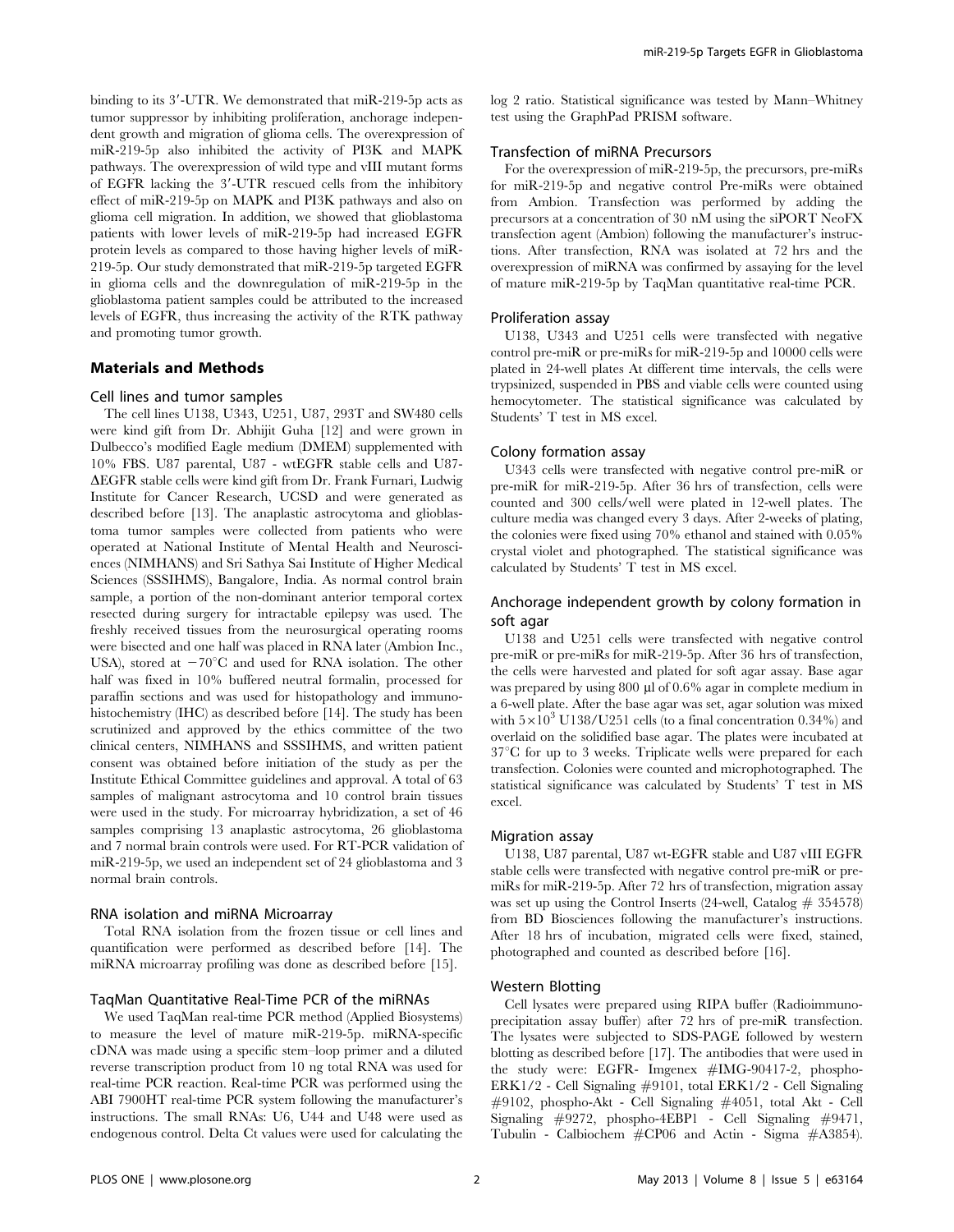The band intensity was quantified by using Multi Gauge software from Fujifilm and normalized for the levels of internal control proteins (actin or tubulin) of the corresponding lysates.

#### Real time qRT-PCR

Real time qRT-PCR for EGFR using specific primers was performed as described before [18].

#### 3'-UTR reporter plasmid

The reporter plasmid pGL3-EGFR 3'-UTR was kind gift from Dr. Benjamin Purow, University of Virginia Neuro-Oncology Center [10]. 3'-UTR reporter plasmids were constructed as described before  $[10]$  via insertion of the EGFR  $3'-UTR$  sequence  $(1.7 \text{ kb})$  into the XbaI restriction site 3' to luciferase in the pGL3promoter plasmid (Promega Corp.). Mutation of miR-219-5p binding sites in pGL3-EGFR 3'-UTR was performed by site directed mutagenesis using the QuikChange® XL Site-Directed Mutagenesis Kit (Catalog #200516) from Stratagene following manufacturer's instructions. The primers used for site directed mutagenesis were: 5'-GCCCACATTGGATTCATCAG-CATTGCCGGGGCAAGCCCACAGC-3' and 5'-GCTGTGG GCTTGCCGCGGCAATGCTGATGAATCCAATGTGGGC- $3'$ 

#### Luciferase assay

For 3'-UTR reporter luciferase assay, the cells were transfected with pre-miRs. After  $36$  hrs of pre-miR transfection,  $3'$ -UTR reporter plasmid (1  $\mu$ g) along with pCMV-beta plasmid (0.5  $\mu$ g) was transfected using lipofectamine following the manufacturer's instructions. After 48 hrs of plasmid transfection, cell extracts were made and luciferase activity was measured and normalized for beta-galactosidase activity as described before [19].

#### miRNA data from TCGA dataset

miRNA expression data for glioblastoma samples were downloaded from The Cancer Genome Atlas (TCGA) data portal and normalized as described before [20].

## Results

#### The expression of miR-219-5p is downregulated in glioblastoma

In order to understand the role of miRNAs in the development of glioblastoma, we were interested in the identification of the targets for the miRNAs that were aberrantly expressed in glioblastoma. From the previously performed miRNA expression profiling [15], we chose miR-219-5p, one of the miRNAs that showed highest downregulation in glioblastoma as compared to the control normal brain tissue [15]. miR-219-5p was shown to have brain specific expression [21]. In the miRNA microarray data, the expression of miR-219-5p was found to be significantly downregulated ( $p = 0.0024$ ) in anaplastic astrocytoma ( $n = 13$ ) by 3-fold (median log 2 ratio of  $-1.6$ ) as well as in glioblastoma  $(n = 26)$  by 5-fold (median log 2 ratio of  $-2.3$ ) when compared to the control normal brain tissue ( $n = 7$ ) (**Figure 1A**). We further validated the downregulation of miR-219-5p by real-time qPCR in an independent cohort of glioblastoma patient samples. In the validation set, miR-219-5p expression was significantly downregulated ( $p = 0.0098$ ) in glioblastoma patient samples ( $n = 24$ ) by 12fold (median log 2 ratio of  $-3.6$ ) when compared to the control normal brain tissue  $(n = 3)$  (**Figure 1B**). We also analyzed the expression of miR-219-5p in the miRNA expression profiling data by The Cancer Genome Atlas (TCGA) group. In the TCGA dataset, miR-219-5p showed significant downregulation  $(p<0.0001)$  in glioblastoma patient samples  $(n = 492)$  by 10-fold (median  $log 2$  ratio of  $-3.4$ ) when compared to the normal control brain tissue ( $n = 10$ ) (**Figure 1C**). The expression profiling of miR-219-5p thus confirmed that miR-219-5p expression levels were downregulated in glioblastoma patient samples indicating a potential role for miR-219-5p in the development of glioblastoma.

## Overexpression of miR-219-5p in glioma cell lines decreased proliferation, anchorage independent growth and migration of glioma cells

Since miR-219-5p was downregulated in glioma, we assessed the effect of overexpression of miR-219-5p on proliferation, anchorage independent growth and migration of glioma cells. We overexpressed miR-219-5p in glioma cell lines using precursor mimics for miR-219-5p (P-219) along with negative control premiRs (P-neg). We confirmed the over expression of miR-219-5p by real time qPCR which showed that there was upregulation of miR-219-5p in cells transfected with pre-miRs for miR-219-5p (P-219) cells when compared the negative control pre-miR (P-neg) transfected cells (**Figure S1A**). The overexpression of miR-219-5p glioma cell lines resulted in significant reduction in the proliferation of U138, U343 and U251 cells (Figure 2A). In order to assess the long-term effect of miR-219-5p overexpression on glioma cell proliferation, we performed colony formation assay in U343 cells. The overexpression of miR-219-5p in U343 cells significantly decreased the number of colonies when compared to the negative control pre-miR transfected cells (Figure 2B). To assess the effect of miR-219-5p on anchorage independent growth of glioma cells, we overexpressed miR-219-5p and set up soft agar colony formation assay. When compared to the negative control pre-miR transfected cells, pre-miR-219-5p transfected cells showed significant reduction in the soft agar colony formation in U138 and U251 cell line (Figure 2C). The overexpression of miR-219-5p resulted in the significant decrease in the migration of U138 cells (**Figure 2D, E**). These results suggested that  $\text{miR-219-}$ 5p plays growth inhibitory role in glioma development.

#### miR-219-5p targets EGFR by directly binding to its 3'-UTR

EGFR, one of the important upregulated RTKs in glioblastoma, was predicted as a target of miR-219-5p by the target prediction algorithm RNA Hybrid, which proposed binding site for miR-219-5p in the  $3'$ -UTR of EGFR (Figure 3A). To experimentally validate the prediction, we overexpressed miR-219-5p in glioma cell lines using precursor mimics for miR-219-5p (P-219) along with negative control pre-miRs (P-neg). Upon overexpression of miR-219-5p in glioma cell lines, there was consistent 40–50% reduction in the protein levels of EGFR in U138, U343 and U251 cell lines as assayed by western blotting (Figure 3B). The transcript levels of EGFR did not change upon over expression of miR-219-5p (**Figure S1B**) indicating that miR-219-5p exerted translation repression of EGFR transcript without the degradation of the target transcript. Further to investigate whether miR-219-5p directly binds to the  $3'$ -UTR of EGFR, we used a reporter plasmid having full length 3'-UTR of EGFR cloned downstream to the luciferase gene. Upon the overexpression of miR-219-5p, there was significant reduction in the luciferase activity in U343 and U251 cell lines (Figure 3C) showing the direct interaction of miR-219-5p with the 3- UTR of EGFR transcript. Further to check the specificity of the predicted binding site for miR-219-5p, we mutated the bases that were important for the binding of the seed region of the miRNA in the reporter plasmid. When the clones of mutated plasmid were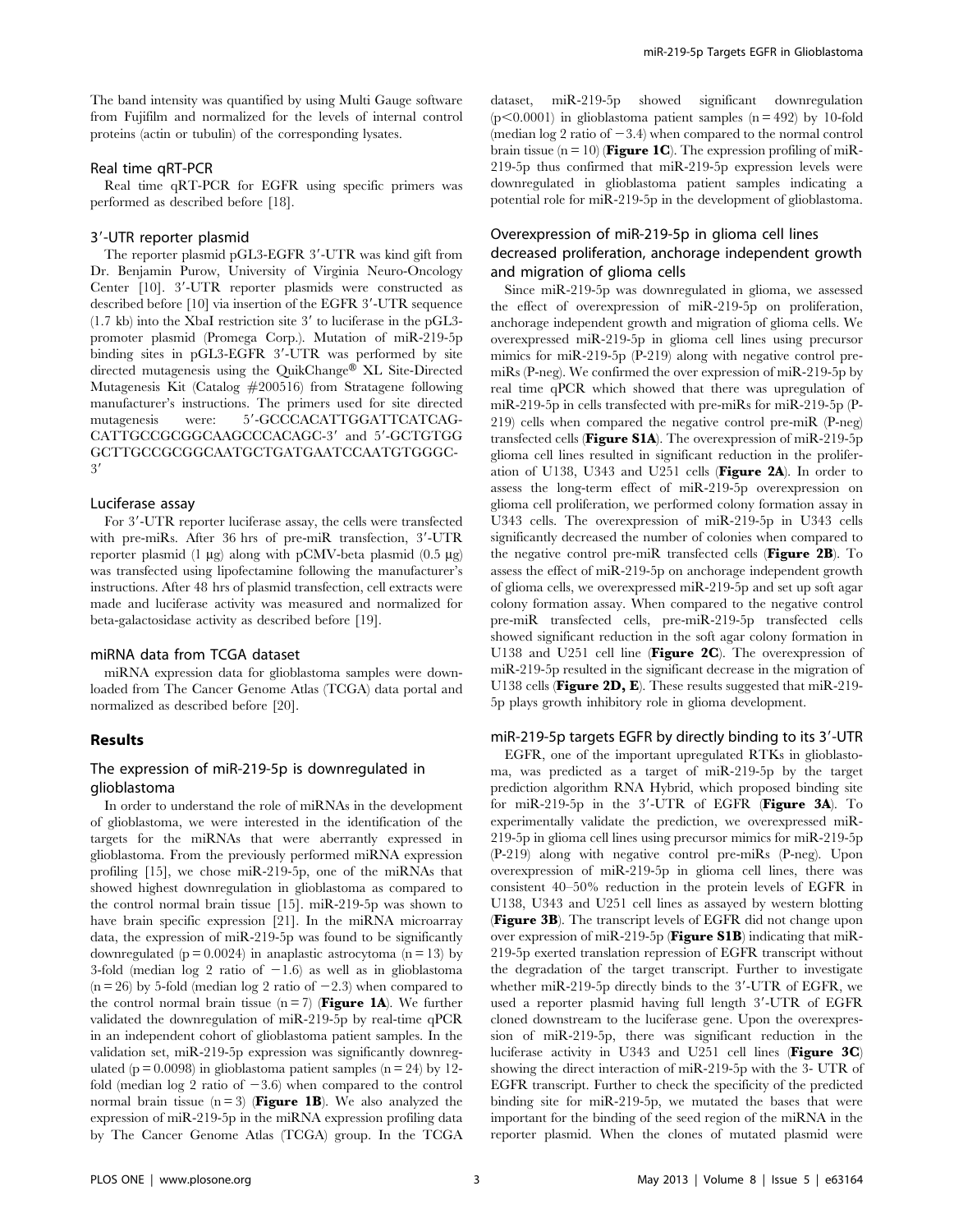

Figure 1. miR-219-5p is downregulated in glioblastoma. Expression of miR-219-5p in malignant astrocytoma [anaplastic astrocytoma (AA) and glioblastoma (GBM)] as compared to the control normal brain tissue (Normal) is plotted as scatter plot. A. From the miRNA microarray data, miR-219- $\overline{5}$ p expression was found to be significantly downregulated in anaplastic astrocytoma (AA; n = 13) and glioblastoma (GBM; n = 26) with a p value of 0.0024 (from Kruskal-Wallis test in One-Way ANOVA). B. In the real-time qPCR validation set, miR-219-5p expression was found to be significantly downregulated in glioblastoma (GBM;  $n = 24$ ) with a p value of 0.0098 (from Mann-Whitney test). C. In the TCGA dataset, miR-219-5p expression was found to be significantly downregulated glioblastoma (GBM;  $n = 492$ ) with a p value of <0.0001 (from Mann-Whitney test). doi:10.1371/journal.pone.0063164.g001

transfected into U251 cell line, the overexpression of miR-219-5p did not have any inhibitory action on the luciferase activity as against that exerted on the wild-type plasmid (Figure 3D). The same effects were also seen in 293T and SW480 cell lines (Figure S1C, D). This indicated that the predicted binding sites were indeed important for the miR-219-5p - EGFR transcript interaction.

## Overexpression of miR-219-5p reduced the activation of PI3 Kinase and MAP kinase pathways

Upon ligand binding, the receptor tyrosine kinase EGFR activates two pathways: PI3K and MAPK pathways [4]. Since miR-219-5p targeted EGFR and was downregulated in glioblastoma, we looked at the effect of miR-219-5p overexpression on these pathways. In U138 and U251 cell lines, the overexpression of miR-219-5p resulted in the decreased activity of MAP kinase pathway as assayed by decreased phosphorylation of Tyr202/ Tyr204 of ERK1/2 without any change in the levels of total ERK1/2 in both U138 (reduction by 60%) and U251 (reduction by 30%) cell lines (Figure 4). Similarly, overexpression of miR- 219-5p resulted in the decreased activation levels of PI3 kinase pathway as assayed by the decreased phosphorylation of Ser473 of Akt (reduction by 20% and 40% in U138 and U251 cell lines respectively) without any change in the levels of total Akt (Figure 4) as well as the decreased phosphorylation of Ser65 of 4E-BP1 both U138 (reduction by 90%) and U251 (reduction by  $60\%$  cell lines (Figure 4). These results suggested that the overexpression of miR-219-5p indeed inhibited the activities of PI3K and MAPK pathways and the down regulation of miR-219- 5p in glioblastoma patient samples could be contributing to the increased activity these pathways thus promoting the tumor growth.

## Overexpression of EGFR lacking 3'-UTR rescues the inhibitory effect exerted by miR-219-5p on PI3K/MAPK pathways and cell migration

It was of our interest to see if the inhibition of PI3K/MAPK pathways and glioma cell migration achieved by the overexpression of miR-219-5p is because of its ability to target EGFR. To address this, we made use of U87 glioma parental cell line along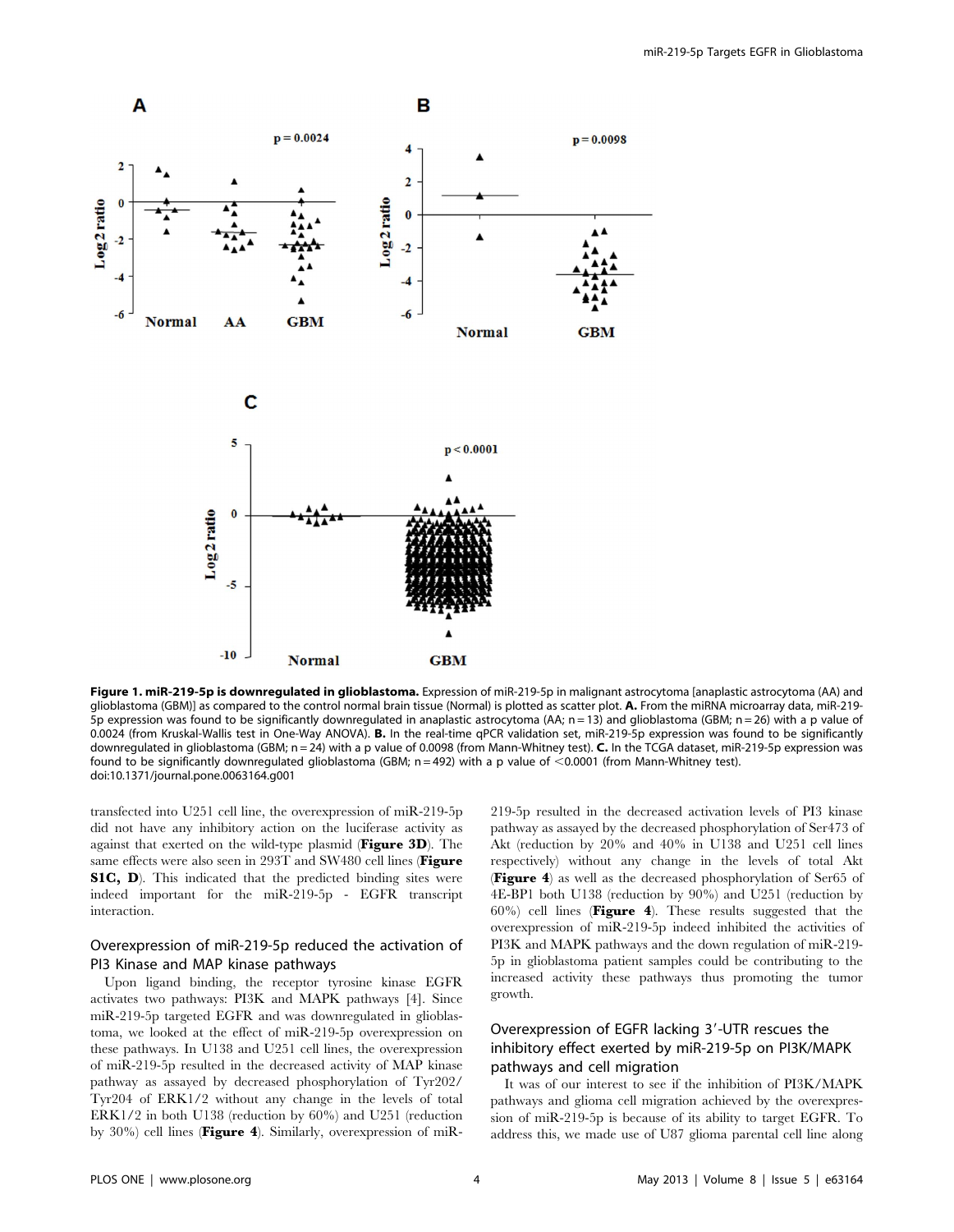

Figure 2. Overexpression of miR-219-5p in glioma cell lines decreased proliferation, anchorage independent growth and migration of glioma cells. A. U138, U343 and U251 cells were transfected with negative control pre-miRs (P-neg) or pre-miRs for miR-219-5p (P-219) and plated in triplicates in 24-well plates. The cell number was counted by using hemocytometer at indicated time points. Average cell number  $\pm$  SD was plotted. p value was calculated by Students' t test in MS excel. \* represents significant p value. For U138, the p values were 0.042, 0.006, 0.003 and 0.003 for Day 2, Day 3, Day 4 and Day 5 respectively; for U343, the p values were 0.06, 0.004, and 0.003 for Day 3, Day 4 and Day 5 respectively; for U251, the p values were 0.009, 0.01 for Day 4 and Day 5 respectively. B. U343 cells were transfected with negative control pre-miRs (P-neg) or premiRs for miR-219-5p (P-219) and 300 cells were plated in triplicates in 12-well plates. After 3 weeks of plating, the colonies were stained with crystal violet, photographed (top) and counted (bottom). Average colony number  $\pm$  SD was plotted. p value was calculated by Students' t test in MS excel. C. U138 and U251 cells were transfected with negative control pre-miRs (P-neg) or pre-miRs for miR-219-5p (P-219). After 36 hrs of transfection, cells were re-plated on the soft agar plates in triplicates. After 3 weeks, the soft agar colonies were counted under microscope. Average colony number  $\pm$ SD was plotted. p value was calculated by Students' t test in MS excel D. U138 cells were transfected with negative control pre-miRs (P-neg) or pre-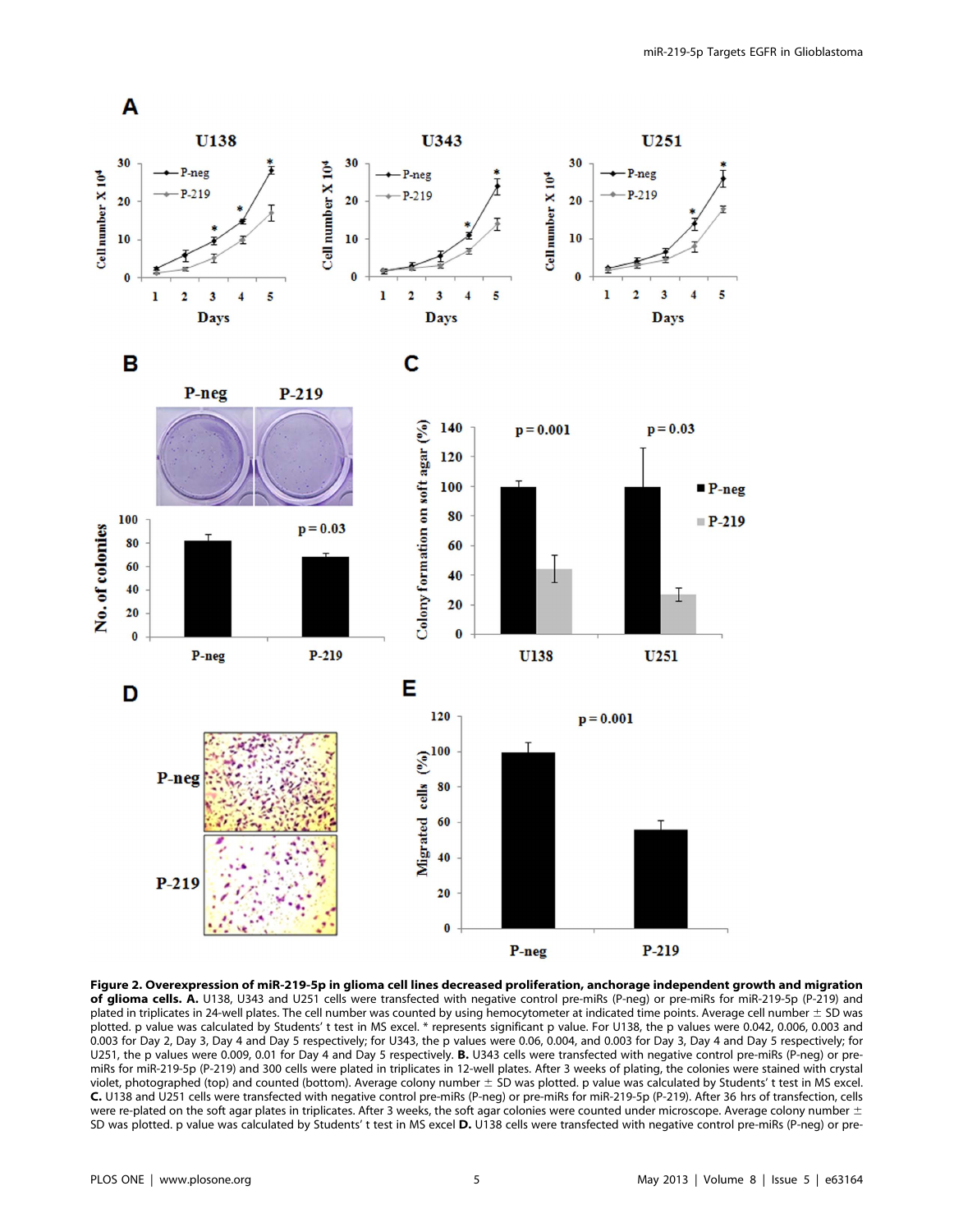miRs for miR-219-5p (P-219). After 72 hrs of transfection, cells were counted and plated for matrigel migration assay and after 18 hrs, cells were fixed, stained with crystal violet, photographed. E. Quantification of D. Average cell number  $\pm$  SD was plotted. p value was calculated by Students' t test in MS excel.

doi:10.1371/journal.pone.0063164.g002

with its two derivatives U87-wtEGFR (that stably overexpress 3'-UTR-less wild type EGFR) and U87- $\triangle E$ GFR (that stably overexpress 3'-UTR-less vIII variant of EGFR). The overexpression of miR-219-5p resulted in the efficient reduction of EGFR (by 40%) only in U87-parental cell line (Figure 5A), but not in U87 wtEGFR and U87- $\Delta$ EGFR cell lines (Figure 5B). As observed in U138 and U251 cell lines before, overexpression of miR-219-5p in U87 parental cells resulted in decreased activity of MAPK and PI3K pathways as assayed by the reduced levels of pERK and pAkt (Figure 5A). The overexpression of miR-219-5p did not decrease the pERK and pAkt levels in U87-wtEGFR and U87-  $\Delta E$ GFR cell lines (**Figure 5B**) suggesting that inhibition of MAPK and PI3K pathways by miR-219-5p could be rescued by the overexpression of EGFR lacking 3'-UTR. This indicated that



Figure 3. miR-219-5p targets EGFR. A. Predicted binding site for miR-219-5p in the 3'-UTR of EGFR. EGFR-mut-UTR shows the sequence of the mutated 3'-UTR. B. U138, U343 and U251 cell lines were transfected with Pre-miR-219 (P-219) or negative control pre-miRs (P-neg). After 72 hrs of transfection, western blot for EGFR was performed using the total cell lysate. C. U343 and U251 cell lines were transfected with pre-miRs for miR-219- 5p (P-219) or negative control pre-miRs (P-neg). After 36 hrs of pre-miR transfection, pGL3-EGFR-UTR reporter plasmid was transfected and after 48 hrs, luciferase activity was measured. Mean luciferase activity  $\pm$  SD was plotted. p value was calculated by Students' t test in MS excel. D. U251 cell line was transfected with Pre-miR-219 (P-219) or negative control pre-miRs (P-neq). After 36 hrs of pre-miR transfection either wild type pGL3-EGFR-UTR (wt UTR) or two clones of mutant pGL3-EGFR-UTR (mut1 and mut2) reporter plasmid was transfected and after 48 hrs, luciferase activity was measured. Mean activity  $\pm$  SD was plotted and p value was calculated by Students' T test in MS excel. NS represents Non-Significant p value. doi:10.1371/journal.pone.0063164.g003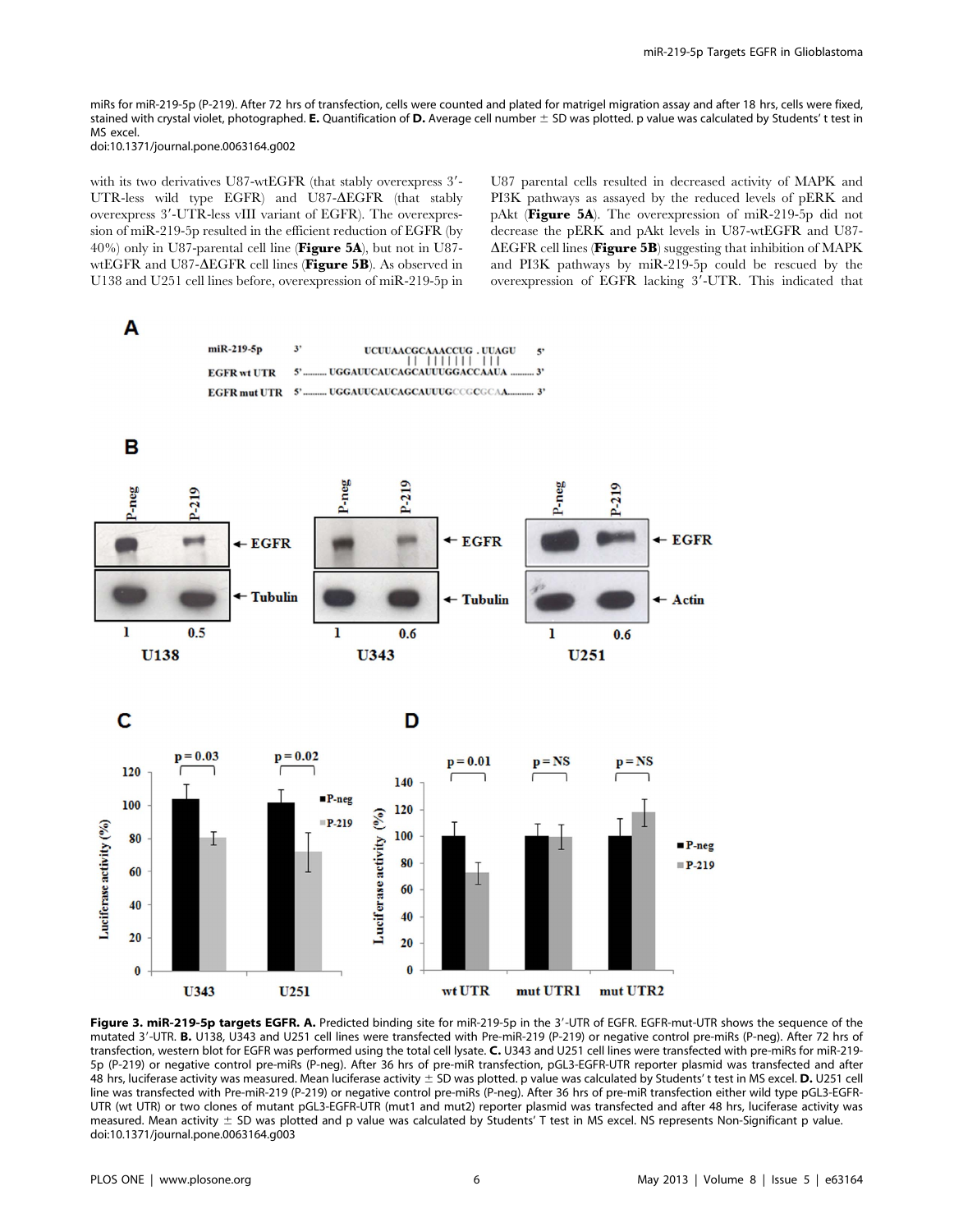

Figure 4. Overexpression of miR-219-5p reduced the activities of MAPK and PI3K pathways. U138 and U251 cells were transfected with pre-miR-219-5p (P-219) or negative control pre-miRs (P-neg). After 72 hrs of pre-miR transfection, cell lysate was prepared and subjected to the western blotting for phospho-ERK 1/2 (Tyr202/Tyr204) and total ERK 1/2; phospho-Akt (Ser473), total Akt and phospho-4E-BP1 (Ser65). doi:10.1371/journal.pone.0063164.g004

effect of miR-219-5p on MAPK and PI3K signaling was because of its ability to target EGFR. We also looked at the effect of miR-219-5p on cell migration of U87-parental and U87-wtEGFR and U87- $\triangle E$ GFR cell lines. While overexpression of miR-219-5p resulted in the reduced migration of U87-parental cells (60% decrease;  $p<0.001$ ), it did not have any effect on migration of U87-wtEGFR and U87- $\Delta$ EGFR cell lines (Figure 5C, 5D) which indeed suggested that the inhibitory effect of miR-219-5p on glioma cell migration was because of its ability to target EGFR.

## Correlation between miR-219-5p and EGFR protein levels in glioblastoma patient samples

Since our in vitro studies demonstrated that miR-219-5p targeted EGFR, we analyzed the correlation between miR-219-5p levels and EGFR protein levels in glioblastoma patient samples. To compare miR-219-5p and EGFR protein levels, we made use of the proteomics data available from the TCGA dataset. We divided patient samples into two groups - Low 219 ( $n = 66$ ) and High 219  $(n = 69)$  - based on the level of miR-219-5p expression (keeping the median expression value as cut-off). While EGFR transcript levels did not show any significant difference (Figure 6A), the patients with lower levels of miR-219-5p (Low 219 group) were found to have significant 2.5-fold higher levels of EGFR protein level as compared to those patients with higher levels of miR-219-5p (High 219) ( $p = 0.0034$ ) (**Figure 6B**). It was of our interest to see the phosphorylation levels of EGFR at three different residues: Tyr1068, Tyr1173 and Tyr992. These residues are located in the carboxy terminus of EGFR and are the major sites of autophosphorylation which occurs as a result of EGF binding [22]. The phosphorylations of these sites mediate the binding of adaptor proteins like GRB which are the downstream effectors of the signaling. Patient sample with low levels of miR-219-5p showed significant increase in the phosphorylation levels of Tyr1068 (3.01  $-$  fold; p = 0.001), Tyr1173 (1.67 – fold; p = 0.0097) and Tyr1173  $(1.42 - fold; p = 0.034)$  as compared to patients having higher levels of miR-219-5p (Figure 6C). Thus, not only total EGFR but also activated phospho-EGFR levels negatively correlated with the miR-219-5p expression levels. This indicated that miR-219-5p downregulation in glioblastoma leads to the increased levels of EGFR.

### Discussion

There has been an increasing accumulation of literature in recent years reporting the deregulation of miRNAs in glioma. The importance of the deregulation of the miRNAs is demonstrated by the identification of the target genes that they regulate. Studies also have suggested the importance of miRNA expression profiling in glioma in their utility as diagnostic and prognostic signatures [23]. The receptor tyrosine kinase pathway in glioblastoma is reported to be over activated by events like amplification and activating mutations of EGFR [7]. The aberrant expression of miRNAs could be an important event in the deregulation of the receptor tyrosine kinase pathway. miR-7 was reported to target EGFR and IRS2 by directly binding to their 3'-UTRs and thereby regulated the pAkt levels in glioblastoma [10]. Recently, miR-128 was also shown to target EGFR and PDGFR $\alpha$  in glioma stem cells [11].

The miRNA microarray profiling done previously in the lab identified that the expression of miR-219-5p was downregulated in malignant astrocytoma when compared to the control normal brain tissue. The miR-219-5p is an intergenic miRNA encoded by two loci: one on chromosome 6 and another locus on chromosome 9 and it showed brain specific expression [21]. The downregulation of miR-219-5p in meningioma patients was associated with advanced clinical stages of meningioma and correlated with higher recurrence rates [24]. In addition, in an attempt to uncover the regulatory networks of microRNAs and transcription factors, miR-219-5p was one of the six miRNAs that were predicted to play key role in glioblastoma by topological and functional analyses of the subnetworks [25].

The overexpression of miR-219-5p in glioma cell lines resulted in the significant reduction in the proliferation, anchorage independent growth and migration of glioma cells in vitro suggesting the growth inhibitory role of miR-219-5p in glioblastoma. The target prediction algorithms identified the binding sites for miR-219-5p in the 3'-UTR of EGFR. Following the prediction, we indeed experimentally confirmed that miR-219- 5p could target EGFR by directly binding to the 3'-UTR and brought about the translational repression of EGFR transcript in glioma cell lines. We also confirmed the binding sites for miR-219- 5p in the 3'-UTR of EGFR by site directed mutagenesis of the important sites involved in binding, the mutation of which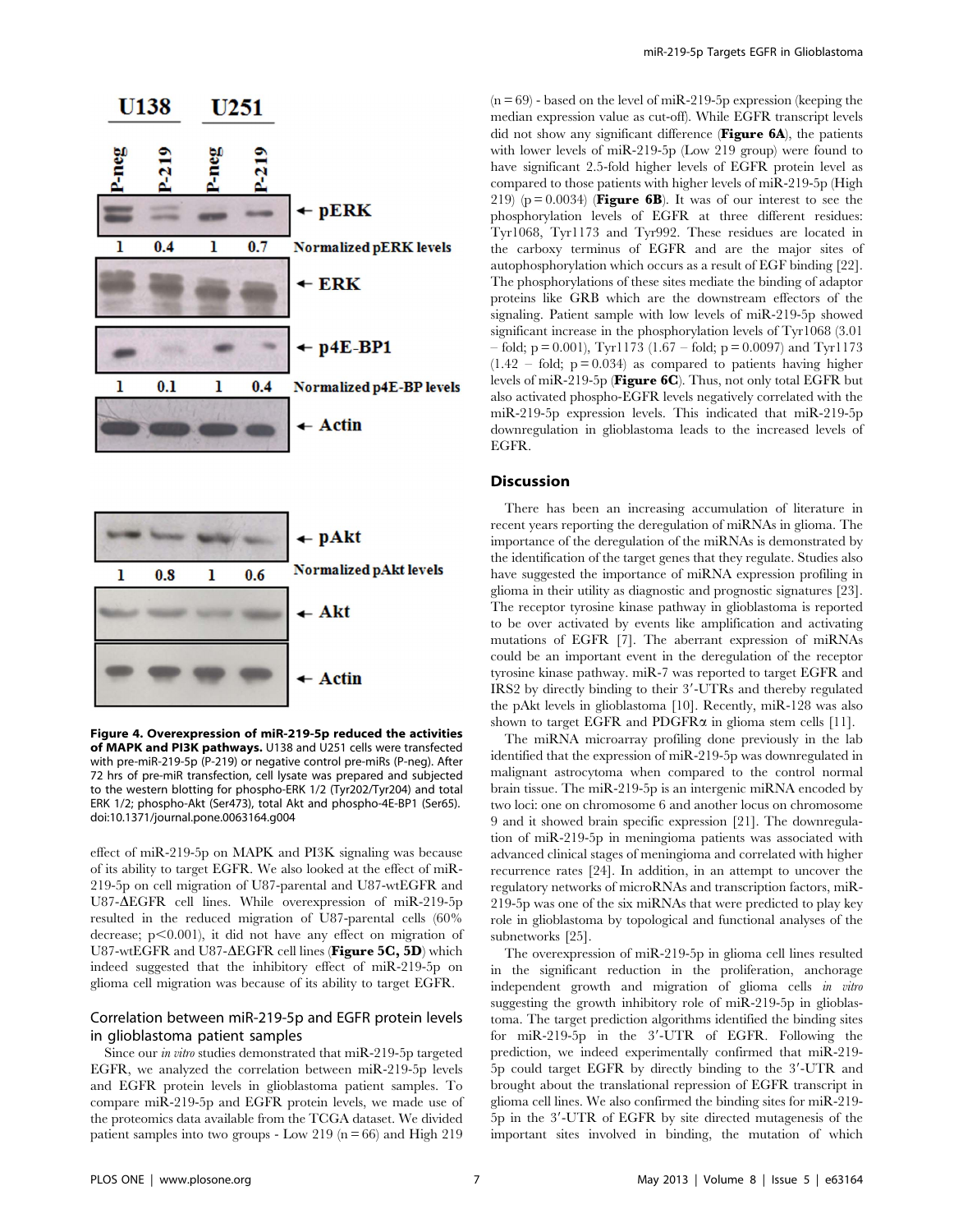

Figure 5. Inhibition of MAPK/PI3K pathways and glioma cell migration by miR-219-5p are mediated by EGFR. U87 parental (par) (A), U87 (wt-EGFR) and U87 ( $\Delta$ EGFR) (B) cells were transfected with pre-miR-219-5p (P-219) or negative control pre-miRs (P-neg). After 72 hrs of pre-miR transfection, cell lysate was prepared and subjected to the western blotting for EGFR, phosphor-ERK1/2 (Tyr202/Tyr204) and total ERK1/2; phosphor-Akt (Ser473), total Akt. C. U87 parental (par), U87 wt-EGFR cells and U87 ( $\Delta E$ GFR) were transfected with negative control pre-miRs (P-neg) or pre-miRs for miR-219-5p (P-219). After 72 hrs of transfection, cells were counted and plated for matrigel migration assay and after 18 hrs, cells were fixed, stained with crystal violet, photographed. D. Quantification of C. Average cell number  $\pm$  SD was plotted. p value was calculated by Students' T test in MS excel. NS represents Non-Significant p value. doi:10.1371/journal.pone.0063164.g005

abolished the inhibitory activity achieved by the overexpression miR-219-5p. Previously, miR-219 was found to regulate the levels of Sox6, Hes5, PDGFRa, FoxJ3 and ZFP238 during oligodendrocyte differentiation [26,27]. In T-cell lymphoma carrying the NPM-ALK fusion protein (ALK-TCL), miR-219 was found to target cell-stimulatory receptor ICOS (inducible T-cell co-stimulator or CD278) which was known to promote the proliferation of T-cells [28]. In hepatocellular carcinoma, miR-219-5p was found to be downregulated and was found to target glypican-3 (GPC3) which play role in cell division [29].

The overexpression of miR-219-5p resulted in the decreased activity of both PI3K and MAPK pathways suggesting that the down regulation of miR-219-5p could be contributing to the increased activity of these pathways in glioblastoma. The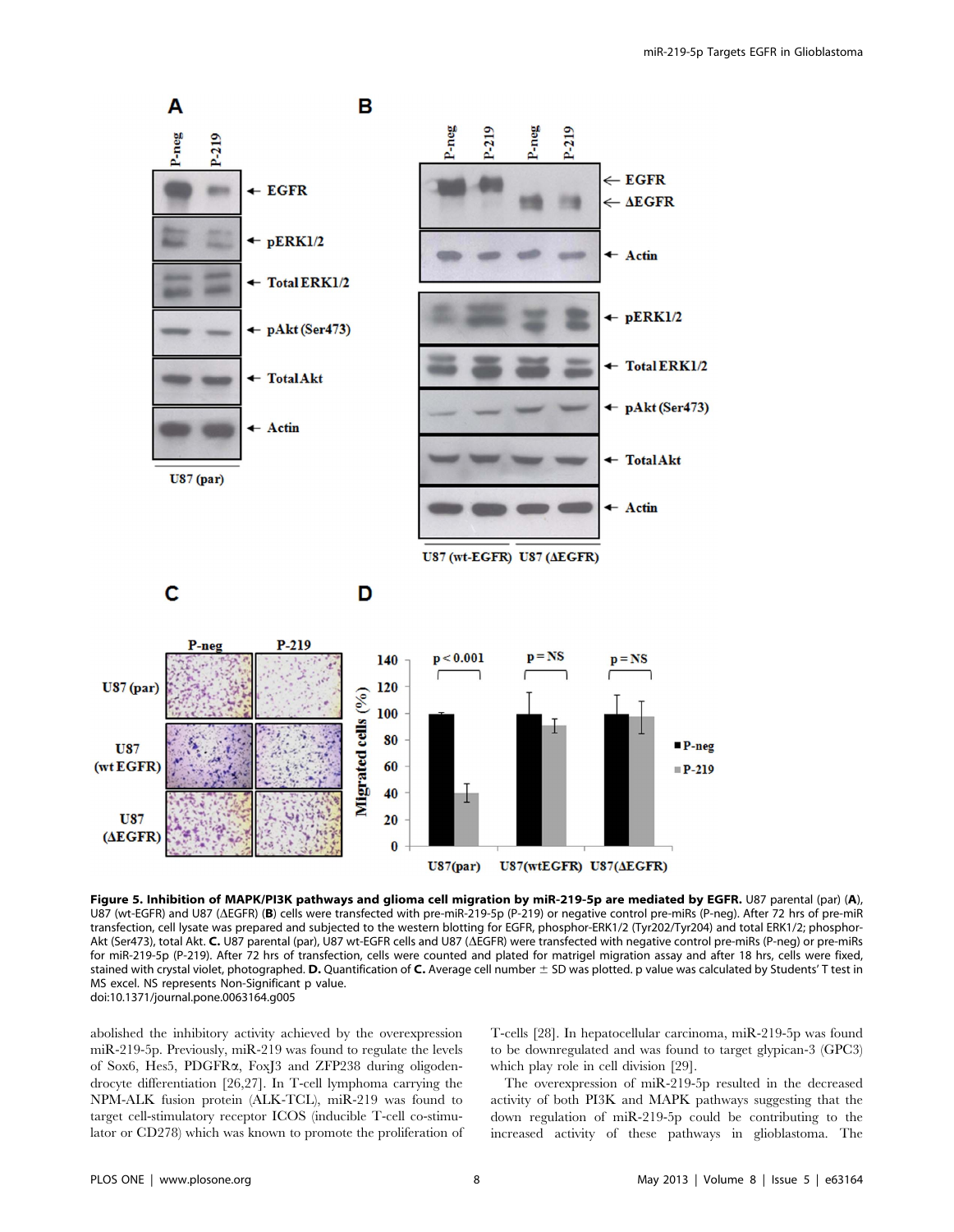

Figure 6. EGFR protein levels negatively correlated with miR-219-5p expression levels in glioblastoma samples. TCGA glioblastoma samples were divided into Low 219 (n = 66) and High 219 (n = 69) groups keeping median value for miR-219-5p as cut off. The EGFR transcript (A), total EGFR protein levels (B) and the protein levels of phosphorylated EGFR at Tyr1068, Tyr1173 and Tyr992 (C) were plotted as scatter plot for each group. p value was calculated by Mann-Whitney test in GraphPad Prism software. doi:10.1371/journal.pone.0063164.g006

overexpression of EGFR could rescue the inhibitory effect of miR-219-5p on MAPK/PI3K pathways and also on glioma cell migration. In glioblastoma patient cohort, samples with lower levels of miR-219-5p showed increased levels of total as well as activated phosphorylated form of EGFR.

Our finding that the glioblastoma downregulated miR-219-5p targets EGFR provides insights into the additional mechanisms of deregulation of receptor tyrosine kinases in glioblastoma leading to the aberrant activation of the RTK pathway. The modulation of miR-219-5p in in vivo studies in glioma models might throw light